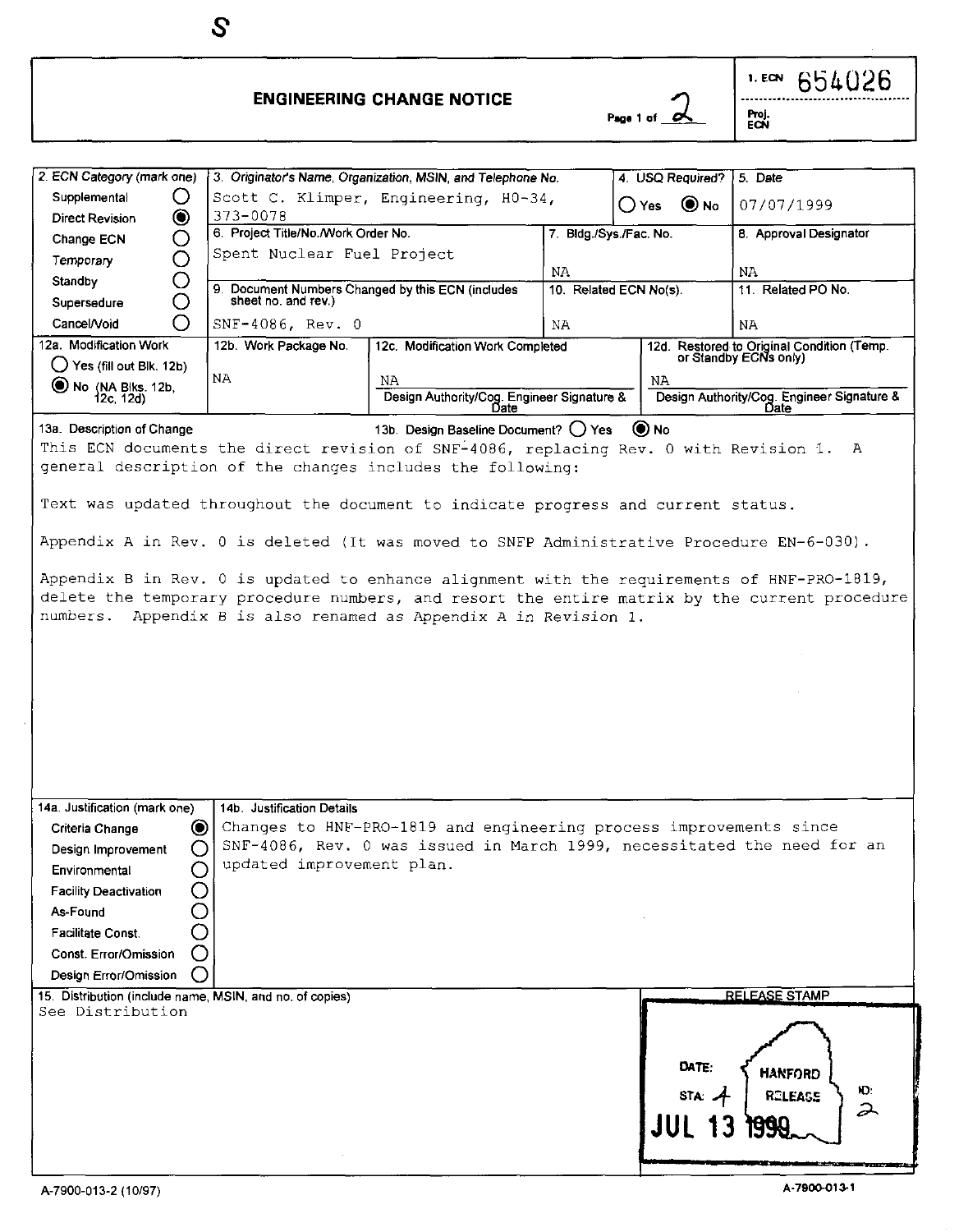|                                       |                                       |                                                                                                                                                                                                                                |                                                            | 1. ECN (use no. from pg. 1)                    |
|---------------------------------------|---------------------------------------|--------------------------------------------------------------------------------------------------------------------------------------------------------------------------------------------------------------------------------|------------------------------------------------------------|------------------------------------------------|
|                                       |                                       | <b>ENGINEERING CHANGE NOTICE</b>                                                                                                                                                                                               |                                                            |                                                |
|                                       |                                       |                                                                                                                                                                                                                                | Page 2 of $\sqrt{2}$                                       | 654026                                         |
| 16. Design Verification<br>Required   | 17. Cost Impact<br><b>ENGINEERING</b> |                                                                                                                                                                                                                                | <b>CONSTRUCTION</b>                                        | 18. Schedule Impact (days)                     |
| Yes                                   | NA.<br>Additional<br>S                | S<br>Additional                                                                                                                                                                                                                | ΝA                                                         | NA<br>Improvement                              |
| $\odot$ No                            | -NA<br>Savings                        | \$<br>Savings                                                                                                                                                                                                                  | ΝA                                                         | NA.<br>Delay                                   |
|                                       |                                       | 19. Change Impact Review: Indicate the related documents (other than the engineering documents identified on Side 1) that will be affected by the change described in Block 13. Enter the affected document number in Block 20 |                                                            |                                                |
|                                       |                                       |                                                                                                                                                                                                                                |                                                            |                                                |
| SDD/DD                                |                                       | Seismic/Stress Analysis                                                                                                                                                                                                        |                                                            | Tank Calibration Manual                        |
| <b>Functional Design Criteria</b>     |                                       | Stress/Design Report                                                                                                                                                                                                           |                                                            | <b>Health Physics Procedure</b>                |
| <b>Operating Specification</b>        |                                       | Interface Control Drawing                                                                                                                                                                                                      |                                                            | <b>Spares Multiple Unit Listing</b>            |
| <b>Criticality Specification</b>      |                                       | <b>Calibration Procedure</b>                                                                                                                                                                                                   |                                                            | Test Procedures/Specification<br>┐             |
| Conceptual Design Report              |                                       | <b>Installation Procedure</b><br>Maintenance Procedure                                                                                                                                                                         |                                                            | Component Index<br>┐<br><b>ASME Coded Item</b> |
| Equipment Spec.<br>Const. Spec.       |                                       | <b>Engineering Procedure</b>                                                                                                                                                                                                   |                                                            | ┚<br>Human Factor Consideration                |
| Procurement Spec.                     |                                       | Operating Instruction                                                                                                                                                                                                          |                                                            | <b>Computer Software</b>                       |
| Vendor Information                    | $\Box$                                | <b>Operating Procedure</b>                                                                                                                                                                                                     |                                                            | Electric Circuit Schedule                      |
| <b>OM Manual</b>                      |                                       | <b>Operational Safety Requirement</b>                                                                                                                                                                                          | <b>ICRS Procedure</b>                                      | ┓                                              |
| <b>FSAR/SAR</b>                       |                                       | <b>IEFD Drawing</b>                                                                                                                                                                                                            |                                                            | Process Control Manual/Plan                    |
| Safety Equipment List                 |                                       | Cell Arrangement Drawing                                                                                                                                                                                                       |                                                            | <b>Process Flow Chart</b>                      |
| <b>Radiation Work Permit</b>          |                                       | <b>Essential Material Specification</b>                                                                                                                                                                                        |                                                            | <b>Purchase Requisition</b>                    |
| <b>Environmental Impact Statement</b> |                                       | Fac. Proc. Samp. Schedule                                                                                                                                                                                                      | <b>Tickler File</b>                                        |                                                |
| <b>Environmental Report</b>           |                                       | <b>Inspection Plan</b>                                                                                                                                                                                                         | ΝA                                                         |                                                |
| Environmental Permit                  |                                       | <b>Inventory Adjustment Request</b>                                                                                                                                                                                            |                                                            | $\Box$                                         |
| ΝA                                    |                                       | <b>NA</b>                                                                                                                                                                                                                      | NA                                                         |                                                |
| 21. Approvals                         |                                       | Date                                                                                                                                                                                                                           | Signature                                                  | Date                                           |
|                                       | Signature                             | $7$ / $\mathsf{P}/\mathsf{P}$                                                                                                                                                                                                  |                                                            |                                                |
|                                       | Design Authority WC Miller 1/ C Mille | Design Agent NA                                                                                                                                                                                                                |                                                            |                                                |
| Cog Eng SP Desai                      | H <u>&amp; Torchard</u><br>₩.         | PE<br>NA.                                                                                                                                                                                                                      |                                                            |                                                |
| Cog. Mgr. GD Forehand                 | ນ\~⊢໕                                 | QA<br>NA.                                                                                                                                                                                                                      |                                                            |                                                |
| QA<br>NA.                             |                                       | Safety<br>NA.                                                                                                                                                                                                                  |                                                            |                                                |
| Safety<br>NA.                         |                                       | Design<br>NA.                                                                                                                                                                                                                  |                                                            |                                                |
| Environ. NA                           |                                       | Environ.<br>NA.                                                                                                                                                                                                                | <u> 1980 - Jan James Barnett, fransk politik (d. 1980)</u> |                                                |
|                                       | $897 - 1899$                          |                                                                                                                                                                                                                                |                                                            |                                                |
| Other <del>- JD Thomson</del>         |                                       | Other<br>NA.                                                                                                                                                                                                                   |                                                            |                                                |
| RL Kelmenson (Chander                 | ≉⊿tho                                 |                                                                                                                                                                                                                                |                                                            |                                                |
|                                       |                                       |                                                                                                                                                                                                                                |                                                            |                                                |
|                                       |                                       | DEPARTMENT OF ENERGY                                                                                                                                                                                                           |                                                            |                                                |
|                                       |                                       |                                                                                                                                                                                                                                | Signature or a Control Number that tracks the              |                                                |
|                                       |                                       | Approval Signature                                                                                                                                                                                                             |                                                            |                                                |
|                                       |                                       | NA.                                                                                                                                                                                                                            |                                                            |                                                |
|                                       |                                       | <b>ADDITIONAL</b>                                                                                                                                                                                                              |                                                            |                                                |
|                                       |                                       |                                                                                                                                                                                                                                |                                                            |                                                |
|                                       |                                       | NA.                                                                                                                                                                                                                            |                                                            |                                                |
|                                       |                                       |                                                                                                                                                                                                                                |                                                            |                                                |
|                                       |                                       |                                                                                                                                                                                                                                |                                                            |                                                |

A-7900-013-3 (10/97)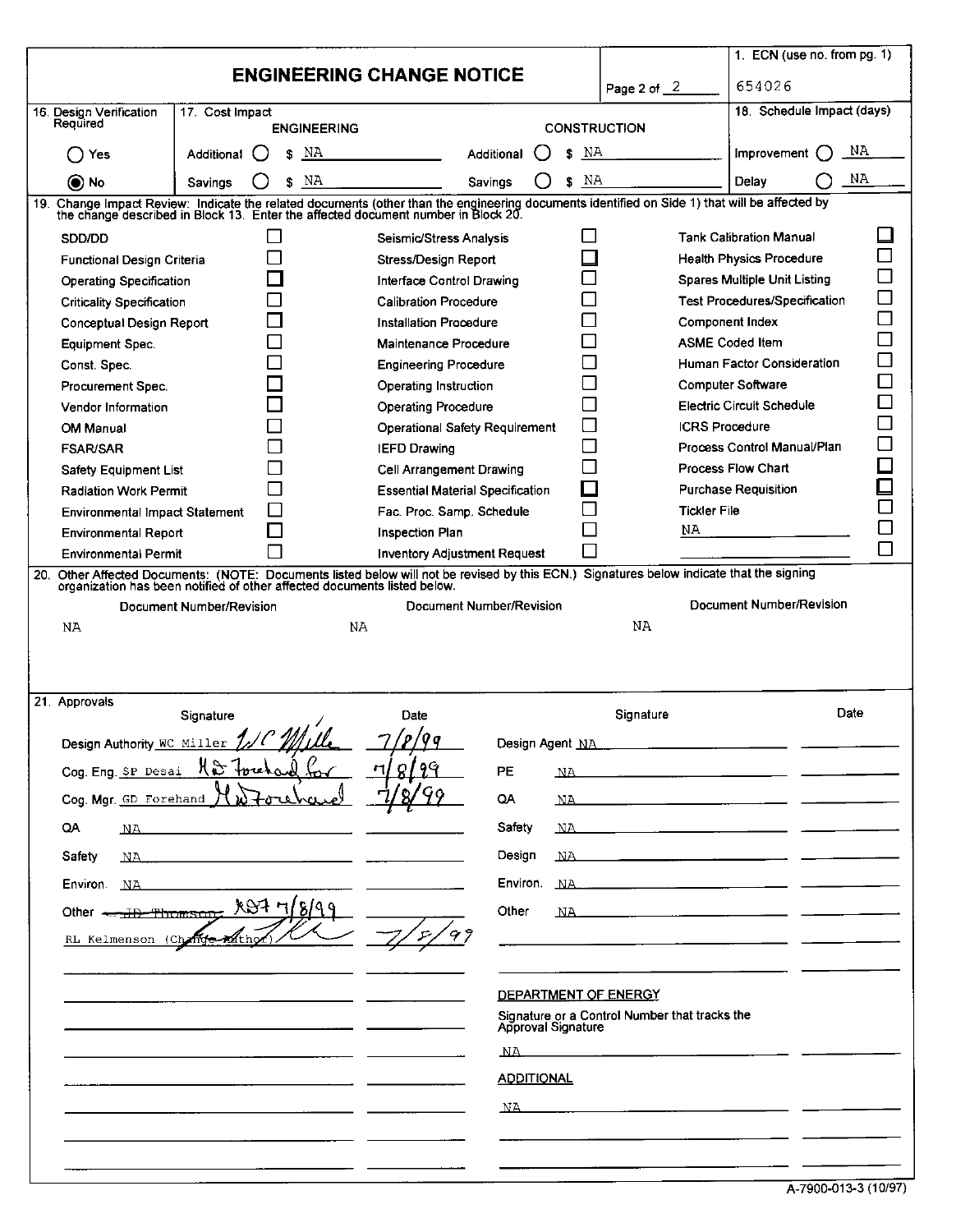# <span id="page-2-0"></span>**SNF PROJECT ENGINEERING PROCESS IMPROVEMENT PLAN**

RL Kelmenson Richland, WA 99352 US. Department of Energy Contract DE-ACO6-96RL13200

| Org Code: $2F400$   | Charge Code: $105353$ |
|---------------------|-----------------------|
| B&R Code: Ew04J1110 | Total Pages: 17       |

Key Words: Engineering, Improvement, Procedures, Process, HNF-PRO-1819, Configuration Management, Management Assessments, Engineering Training, Graded Approach, Technical Baseline

Abstract: This Engineering Process Improvement Plan documents the activities and plans to be taken by the SNF Project to support its engineering process and to produce a consolidated set of engineering procedures that are fully compliant with the requirements of HNF-PRO-1819. All new procedures will be issued and implemented by September 30, 1999.

TRADEMARK DISCLAIMER. Reference herein to any specific commercial product, process, or service by trade name, trademark, manufacturer, or otherwise, does not necessarily constitute or imply its endorsement, recommendation, or favoring by the United States Government or any agency thereof or its contractors or subcontractom.

Printed in the United States of America. To obtain wpies **of** this document. contact: Document Control Services. P.O. **Box 950,** Mailstop H6-08, Richland WA **99352,** Phone **(509) 372-2420;** Fax **(509) 376-4989.** 

Date



# **Approved For Public Release**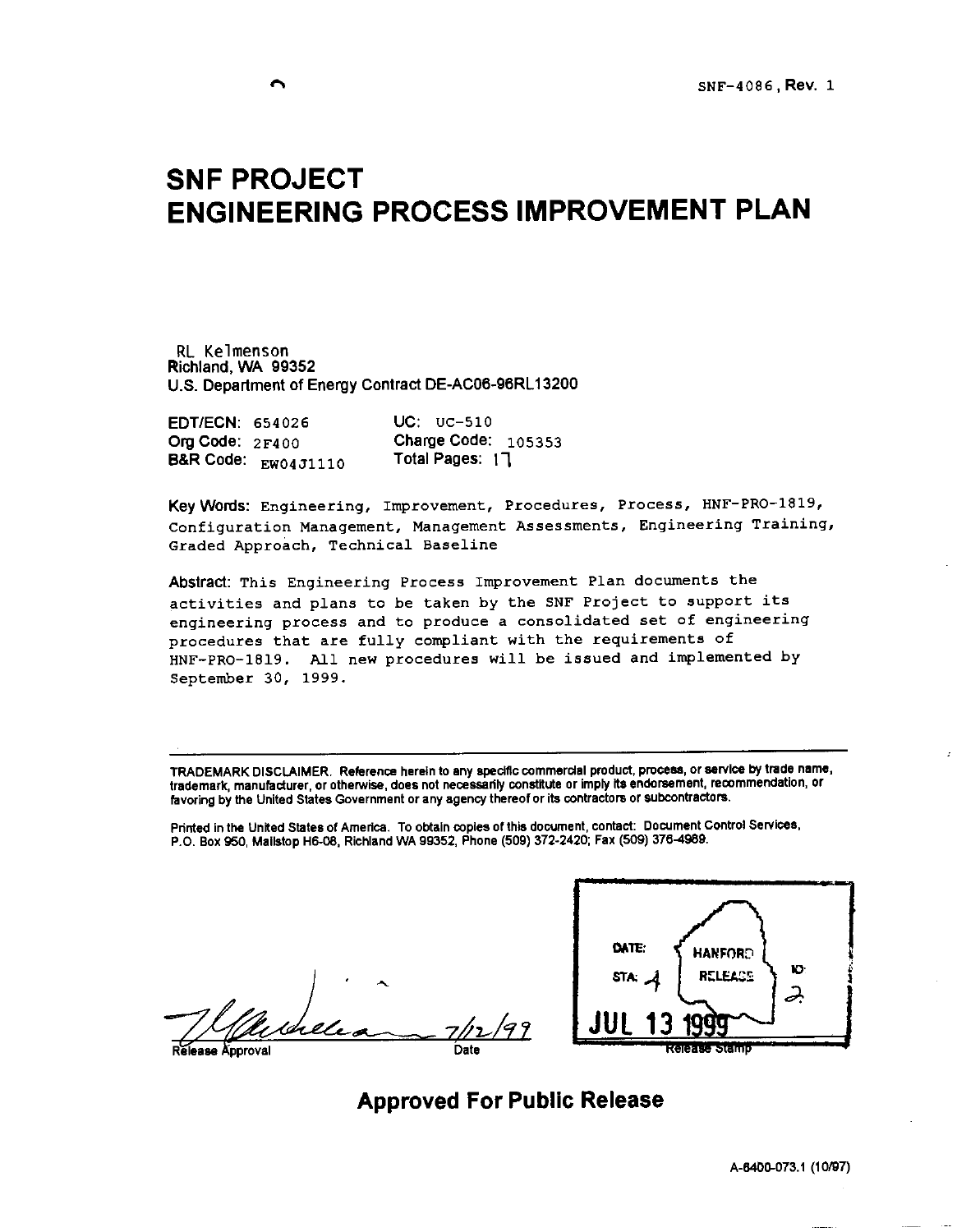| <b>RECORD OF REVISION</b> |
|---------------------------|
|---------------------------|

**(1) Document Number**  SNF-408 6

**(2) Title** 

SNF PROJECT ENGINEERING PROCESS IMPROVEMENT PLAN

|                           |                                                                                                   |                      | Authorized for Release |      |
|---------------------------|---------------------------------------------------------------------------------------------------|----------------------|------------------------|------|
| (3) Revision              | (4) Description of Change - Replace, Add, and Delete Pages                                        | (5) Cog. Engr.       | (6) Cog. Mgr.          | Date |
| 0                         | (7)<br>Initial Release (EDT# 626551, 03/04/1999)                                                  |                      |                        |      |
| $\mathbf{1}$<br><b>RS</b> | Text was updated throughout the document to<br>indicate progress and current status. Appendix     | SP Desai Co Roterand |                        |      |
|                           | A was transferred to Administrative Procedure<br>EN-6-030, and Appendix B was updated and renamed |                      |                        |      |
|                           | Appendix A.                                                                                       |                      |                        |      |
|                           | $ECN - 654026$ de 7-1318.                                                                         |                      |                        |      |
|                           |                                                                                                   |                      |                        |      |
|                           |                                                                                                   |                      |                        |      |
|                           |                                                                                                   |                      |                        |      |
|                           |                                                                                                   |                      |                        |      |
|                           |                                                                                                   |                      |                        |      |
|                           |                                                                                                   |                      |                        |      |
|                           |                                                                                                   |                      |                        |      |
|                           |                                                                                                   |                      |                        |      |
|                           |                                                                                                   |                      |                        |      |
|                           |                                                                                                   |                      |                        |      |
|                           |                                                                                                   |                      |                        |      |
|                           |                                                                                                   |                      |                        |      |
|                           |                                                                                                   |                      |                        |      |
|                           |                                                                                                   |                      |                        |      |
|                           |                                                                                                   |                      |                        |      |
|                           |                                                                                                   |                      |                        |      |
|                           |                                                                                                   |                      |                        |      |
|                           |                                                                                                   |                      |                        |      |
|                           |                                                                                                   |                      |                        |      |
|                           |                                                                                                   |                      |                        |      |
|                           |                                                                                                   |                      |                        |      |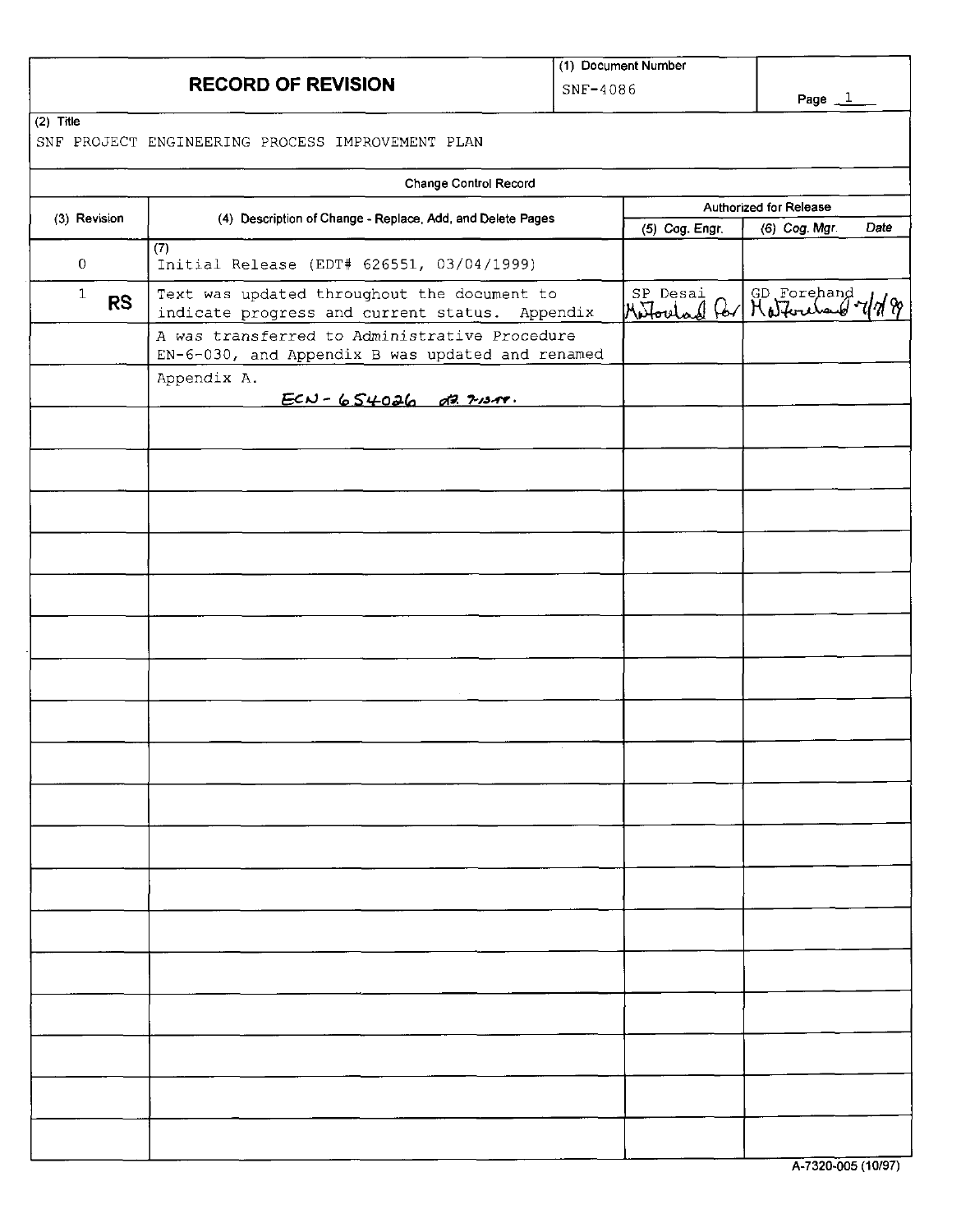SNF-4086, **[Rev.](#page-2-0)** <sup>1</sup>

# **SNF PROJECT ENGINEERING PROCESS IMPROVEMENT PLAN**

July 1999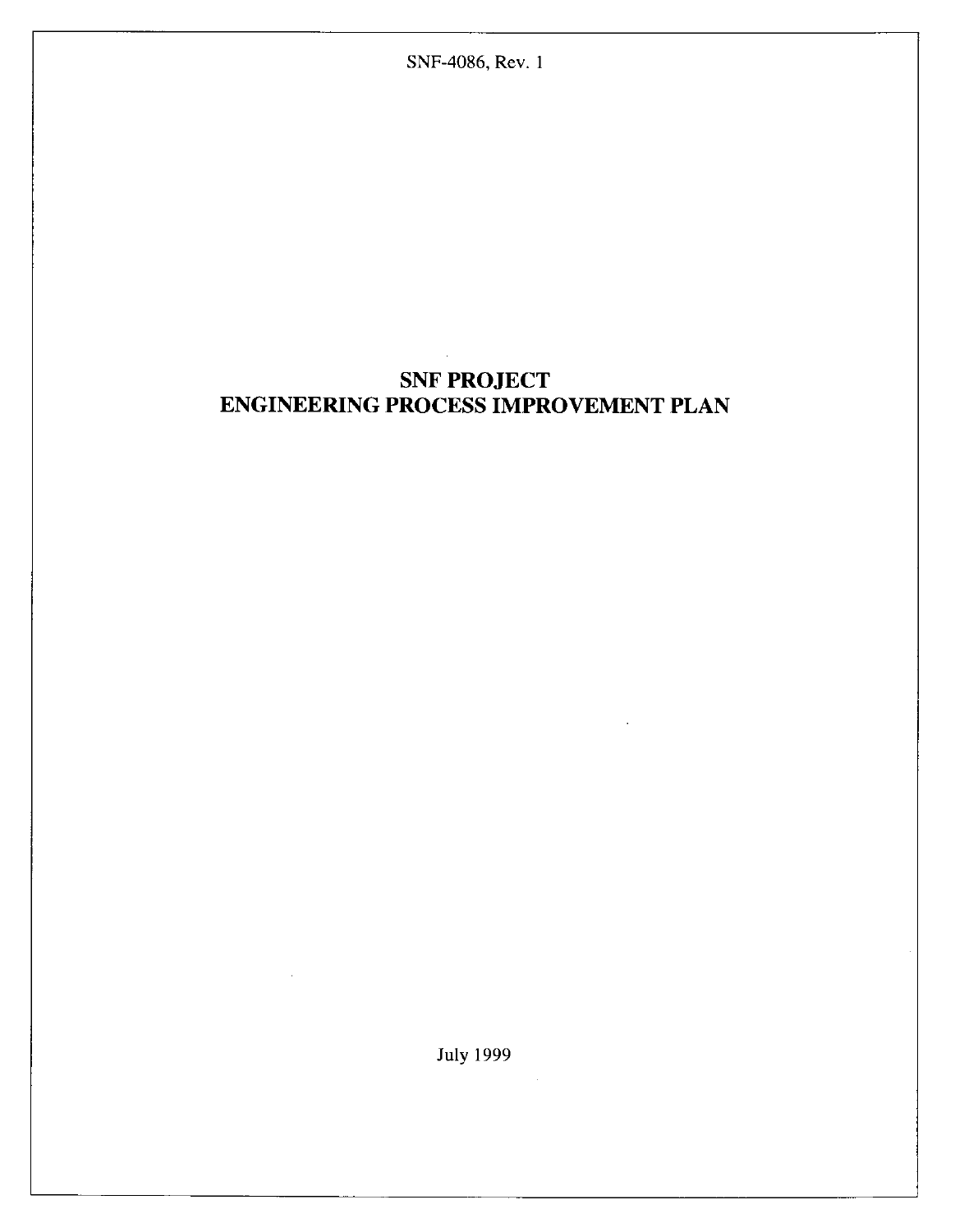# **CONTENTS**

| 1.0        |            |  |
|------------|------------|--|
|            | 1.1        |  |
|            | 1.2        |  |
|            | 1.3        |  |
| <b>2.0</b> |            |  |
| <b>3.0</b> |            |  |
|            | <b>3.1</b> |  |
|            | 3.2        |  |
|            | 3.3        |  |
|            | 3.4        |  |
|            | 3.5        |  |
|            | 3.6        |  |
|            | 3.7        |  |
| 4.0        |            |  |
| 5.0        |            |  |

# LIST OF APPENDICES

Appendix A: 1819 Procedure Map and New AP Compliance to 1819 Requirements

# LIST OF TERMS

 $\frac{1}{\sqrt{2}}$ 

| Spent Nuclear Fuel                                          |
|-------------------------------------------------------------|
| <b>SNF Project</b>                                          |
| <b>HNF-PRO-1819</b>                                         |
| Systems, Structures and Components                          |
| Design Authorities                                          |
| <b>Administrative Procedures</b>                            |
| HNF-1613, Rev 0B                                            |
| HNF-1613, Rev 0B engineering practices                      |
|                                                             |
| From March 1, 1999 until new APs are issued and implemented |
| Project Hanford Management Contract                         |
| <b>Project Hanford Management System</b>                    |
|                                                             |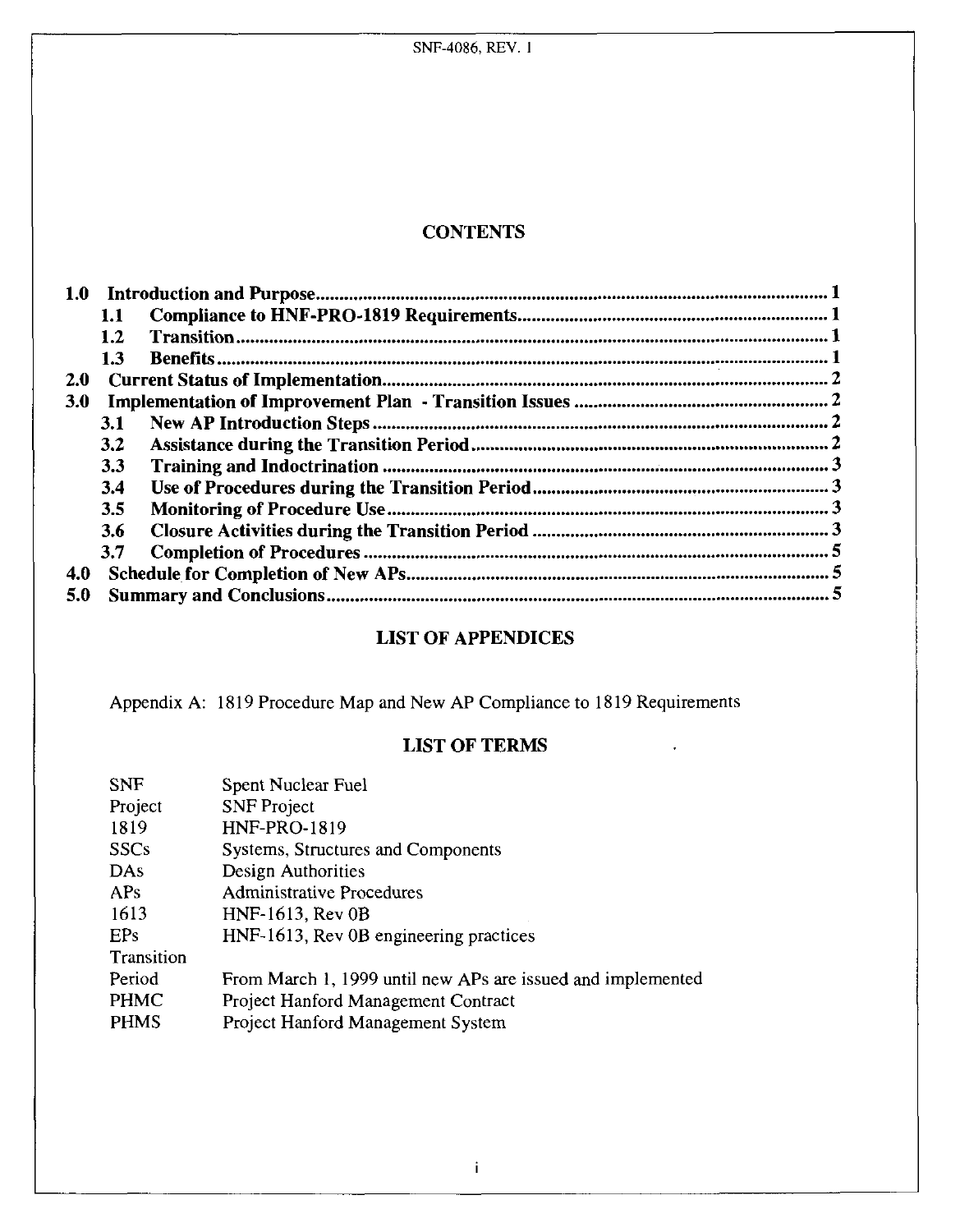### **SNF PROJECT ENGINEERING PROCESS IMPROVEMENT PLAN**

#### **1.0 Introduction and Purpose**

This Engineering Process Improvement Plan documents the activities and plans to be taken by the SNF Project (the Project) to support its engineering process and to produce a consolidated set of engineering procedures that are fully compliant with the requirements of HNF-PRO- 18 19 (1 8 19). These requirements are imposed on all engineering activities performed for the Project and apply to all life-cycle stages of the Project's systems, structures and components (SSCs). This Plan describes the **steps** that will be taken by the Project during the transition period to ensure that new procedures are effectively integrated into the Project's work process as these procedures are issued. The consolidated procedures will be issued and implemented by September 30, 1999.

### **1.1 Compliance to HNF-PRO-1819 Requirements**

Currently, the Project is performing its design and engineering work under the existing SNF Project Engineering Practices (EPs) documented in HNF-1613 (1613). These existing practices implement most requirements in 18 19. Concurrently, the Project is completing new engineering procedures which explicitly comply with the 18 19 requirements. However, not all of the new procedures were completed by March 1, 1999, the implementation date of 1819. The Project has been employing an integrated program of new 18 19-compliant engineering administrative procedures (APs) in combination with some of the existing 1613 EPs. A Management Directive (SNF-MD-009) directs all Engineering Staff to comply with any additional requirements in 1819. Therefore, the Project has been in compliance with 1819 since March 1, 1999.

### **1.2 Transition**

The Project has been and will continue to issue and implement new procedures periodically during this transition period. Transition issues related to the integration and implementation of the new APs are addressed in Section **3** of this Plan and include introductory activities, conduct of training and indoctrination, performance of assessments, and completion of new APs. The remainder of this document describes the activities and plans of the Project to specifically address these transition issues.

### **1.3 Benefits**

The implementation of the new APs has provided the opportunity to accomplish a number of procedural and programmatic objectives:

- Update and correct organization references with reference to the PHMC within the  $\bullet$ existing procedures.
- Update and correct document and procedure references with respect to the PHMS.
- Assure incorporation of any new requirements.
- Assure elimination of any rescinded requirements.
- Merge the engineering procedures with the Project's administrative procedure system.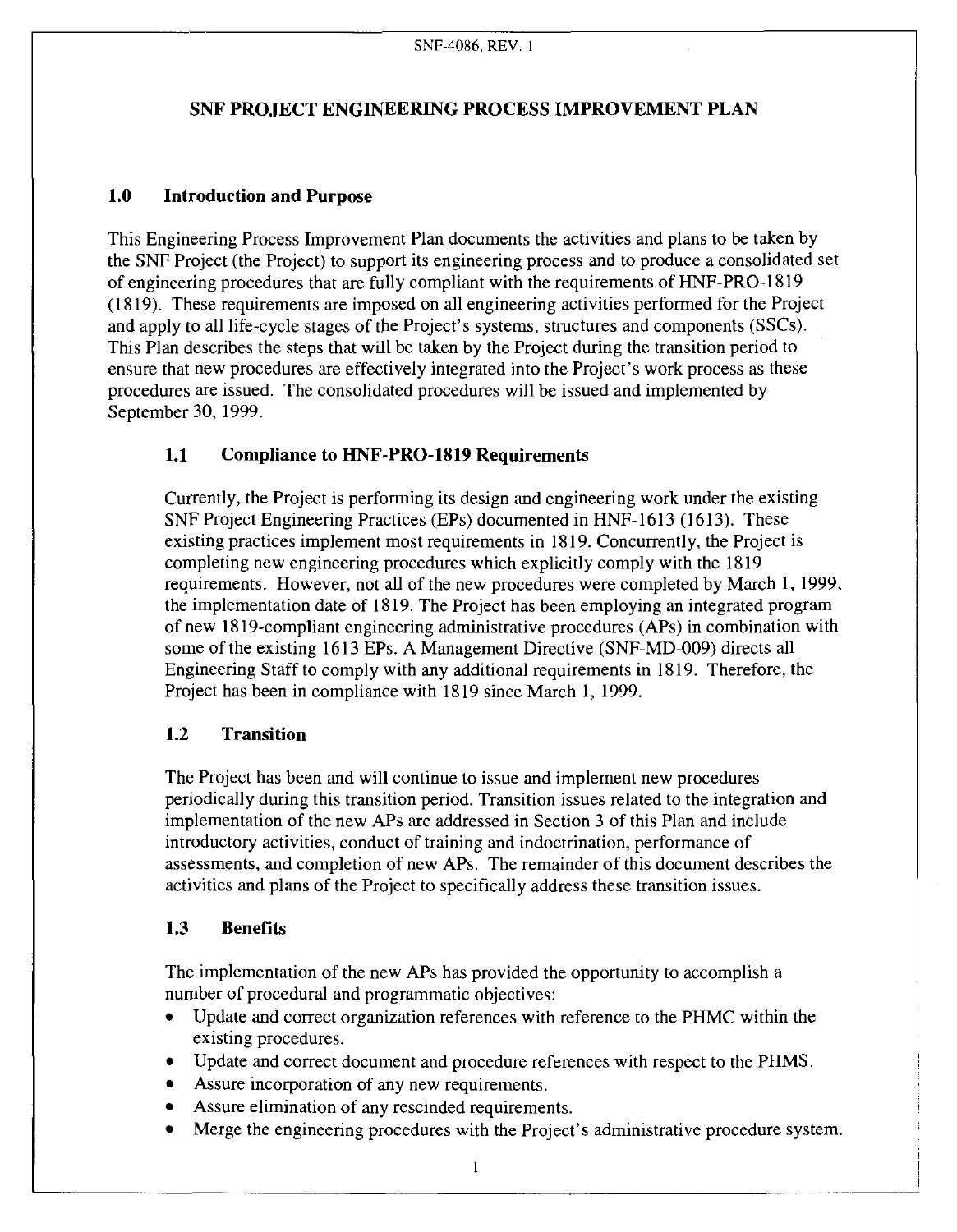- <span id="page-7-0"></span>Apply "lessons learned" from the 1613 EPs to the new APs.
- Resolve applicable procedure corrective actions.

## **2.0 Current Status of Implementation**

The Project is currently performing its design and engineering work under the existing 1613 EPs and approved engineering APs. This procedural program is based on the existing HNF-PROS for engineering which were derived from the former Westinghouse Hanford Company Standard Engineering Practices, WHC-CM-6-1.

The Project intends to have the new 1819-compliant APs issued and implemented by September 30, 1999. A schedule for their issuance is shown in Appendix A. As begun in March 1999, existing EPs will remain in effect to cover all engineering work processes until 18 19-compliant APs have been issued and implemented as replacements.

Appendix A, "HNF-PRO- 18 19 SNF Project Engineering Requirements Compliance Matrix" of AP-EN-6-030, Engineering Process, relates the specific requirements in HNF-PRO-18 19 to the corresponding implementing SNF Project engineering procedure. Appendix A to this plan, "1819 Procedure Map and New AP Compliance to 1819 Requirements" lists all the new APs and the sections of 1819 with which each new procedure complies. This table also indicates EPs that will be replaced by the new AP along with the target issue date for the new AP. Also shown is the author/technical authority of each new AP.

The Project recognizes that a combined program of the new 1819-compliant APs along with the existing EPs will need to address integration and implementation issues. These transition issues are addressed in Section 3.

### **3.0 Implementation of Improvement Plan** - **Transition Issues**

# **3.1 New AP Introduction Steps**

The new program and the management directive was announced to all affected SNF Project personnel on February 26, 1999. The SNF Project personnel affected by the new procedures have been identified. Specific orientation meetings were conducted for the various affected groups of SNF Project personnel. Any differences in work processes between the new APs and the existing EPs will be described.

#### **3.2 Assistance during the Transition Period**

The authors/technical authorities of the new APs have been identified to all affected personnel and are available by phone or e-mail. All procedure users are able to contact the authors/technical authorities and receive a prompt, accurate response to any question regarding the new procedures. The authors support the orientation programs described in Section 3.1 and the training and indoctrination programs described in Section 3.3. The authors/technical authorities also receive suggestions for improvement of the new procedures. In addition, the questions received by the authors are examined to determine if revisions should be made to improve the new procedures.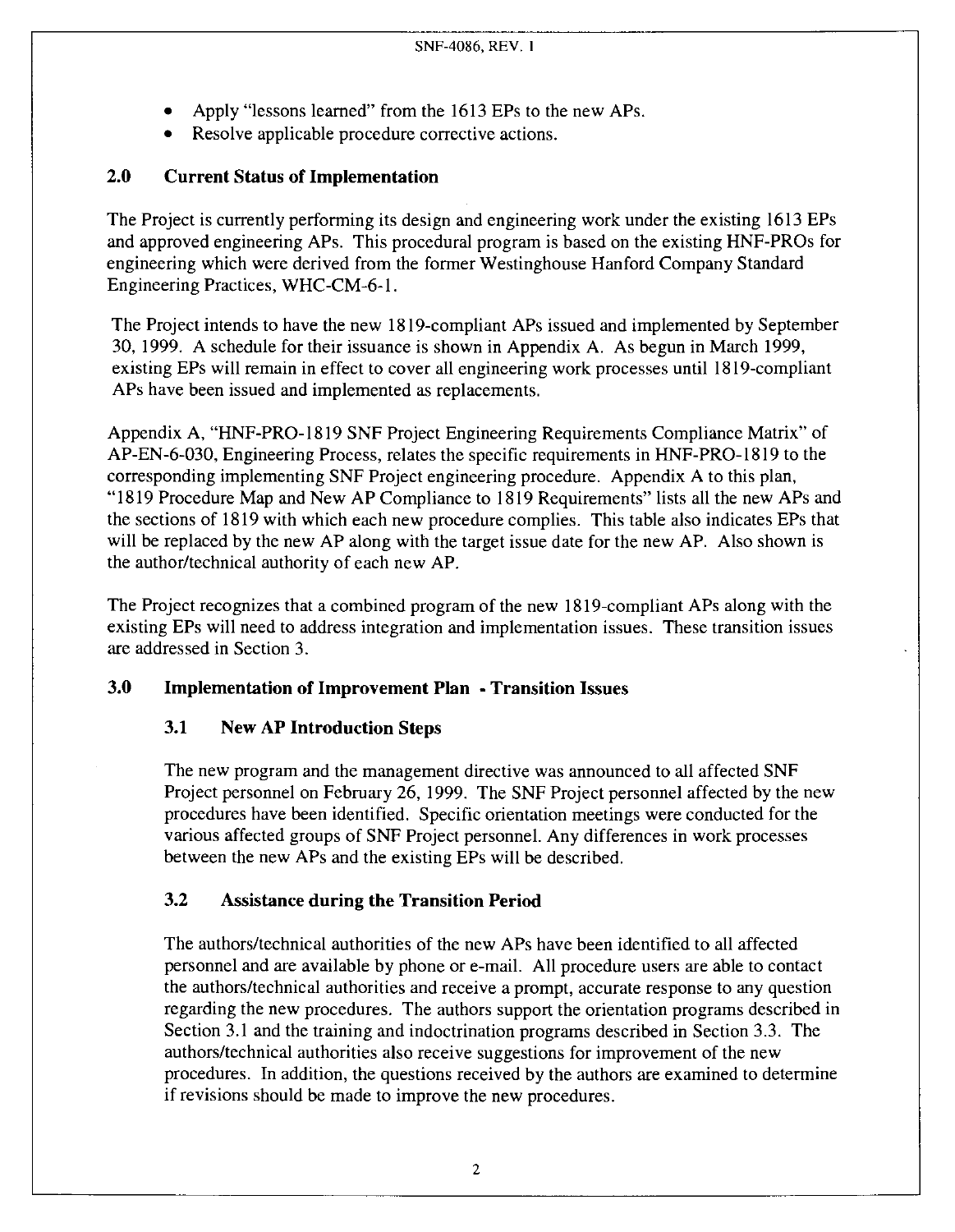# <span id="page-8-0"></span>**3.3 Training and Indoctrination**

Initial training for each newly approved and released engineering Administrative Procedures is conducted in the form of a briefing by the procedure authors. A database of SNF Project personnel requiring the briefing has been established and administered by Systems Engineering (SE). The SNF Project Chief Engineer has re-emphasized the importance of attendance at the briefing sessions. The SNF Project personnel not able to attend scheduled briefing sessions have been offered make-up sessions, and video-taped briefings as well. Attendance is recorded at all sessions to ensure targeted audience has been briefed as planned.

Since performance-based instruction requires a long-term commitment for full implementation, and since the transition period begun on March 1, 1999, a second, concurrent path for training execution has been provided. This training path leads both new and existing personnel through procedurally-driven requirements for training and provides compliance to HNF-PRO-1819.

Activities along the second training path during March included required readings by personnel, compilation of a requirements matrix, and a review/assessment of management expectations (see section 3.5). New personnel are required to meet entry level requirements for technical staff positions as stipulated within AP-TN-8-007. Additionally, both new and existing personnel focus upon the critical elements of HNF-PRO-1819. Both past and new problems arising from procedurally-driven job functions are emphasized as well.

Ongoing secondary training path activities during the transition period consist, in part, of an overall observation of tech staff job performance to identify any additional compensatory measures.

#### **3.4 Use of Procedures during the Transition Period**

During the transition period, new APs will be issued as they are approved. Each time a new set of APs is issued, an announcement is made to affected SNF Project personnel. With each new issue of APs, the affected personnel within SNF Project are identified and briefings are conducted for them. During these briefings any changes or impacts to the work processes are described.

# **3.5 Monitoring of Procedure Use**

Engineering management will develop an assessment plan. This plan will include a schedule of assessments with procedures to be assessed and assigned assessors. Guidance for performing the individual assessments will be provided in the plan.

#### **3.6 Closure Activities during the Transition Period**

The implementation of the new APs allows opportunity to close and resolve a number of procedural and programmatic issues during the completion. Closure of the issues during the transition period will be and have been achieving a number of benefits for the Project.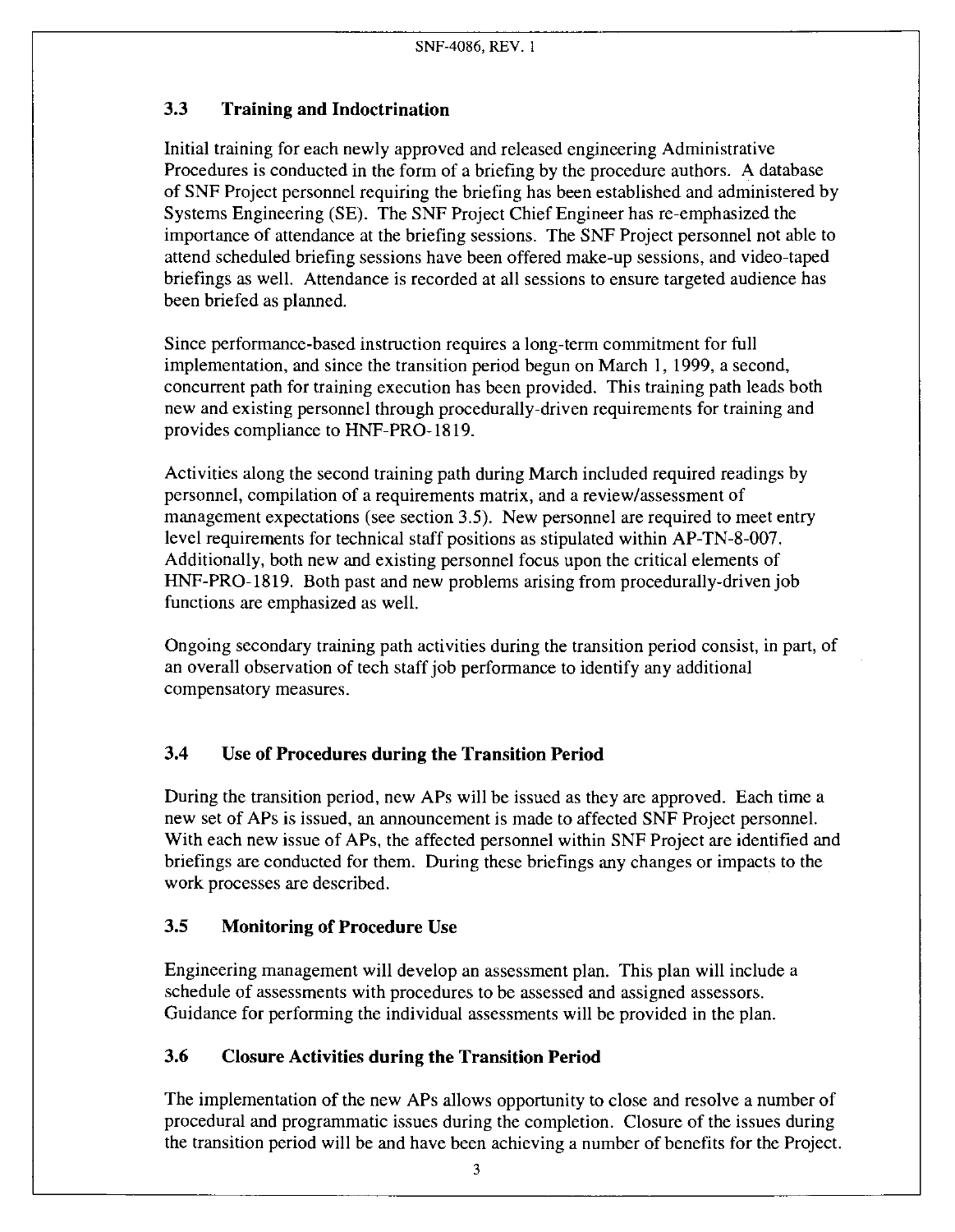#### SNF-4086, REV. **<sup>1</sup>**

In particular, the new engineering procedures place emphasis on the establishment and maintenance of the design baseline for SSCs during the design, construction, and operations phases and focus the responsibility for the design baselines on the DAs. Other specific closure and completion issues to be addressed during the transition period for all of the new engineering procedures include the following:

- Engineering Work: 1819-compliant program. For work in progress the DA will decide whether to continue under the existing procedure along with the management directive or to work under the new AP. If the DA decides to continue working under an existing procedure rather than a new AP, he shall obtain the approval of the Chief Engineer. All new engineering work will be performed under the new
- Integration: integrated SNF Project engineering procedures. These APs better reflect current SNF Project organization, titles and administrative practices; update and correct organizational references with respect to the PHMC; update and correct document and procedure references with respect to the PHMS; and capture Project procedural requirements related to the engineering process. Referrals from one AP to other related activity APs will be incorporated. During the transition period, crosswalk and mapping tools from the existing 1613 set of EPs to the new **1819** APs are being implemented to provide current status and guidance of "ineffect" procedures and practices. During the transition period, the APs are finalized as a set of
- Administrative Control: During and after the transition period, the new APs will be administratively controlled and managed under the SNF Project administrative procedure system, along with the other Project-wide procedures. Under this system, the procedures will be consistent in format and level of detail and content and be accessible to the engineering personnel and easy to implement or revise.
- Finalization and Maintenance: Project-specific and focused procedural requirements for the Project's engineering activities. Focus is placed on ensuring the development and maintenance of the design baseline from the engineering, design and construction stage to the operations stage. The APs include new procedural requirements and eliminate any rescinded requirements. Actions required to address procedure issues or findings identified from audit activities are incorporated into the new APs during the transition period. The APs are being finalized as a set of SNF
- Training Requirements: During the transition period, training of affected engineering and support organization personnel, including those in QA, Safety and Operations, to the new APs are being performed in the form of briefings. This training includes more emphasis on previous problem areas and on new implementation requirements focusing on establishing the design baseline during design, engineering and construction; setting DA authorities and responsibilities; and maintaining the design baseline during operations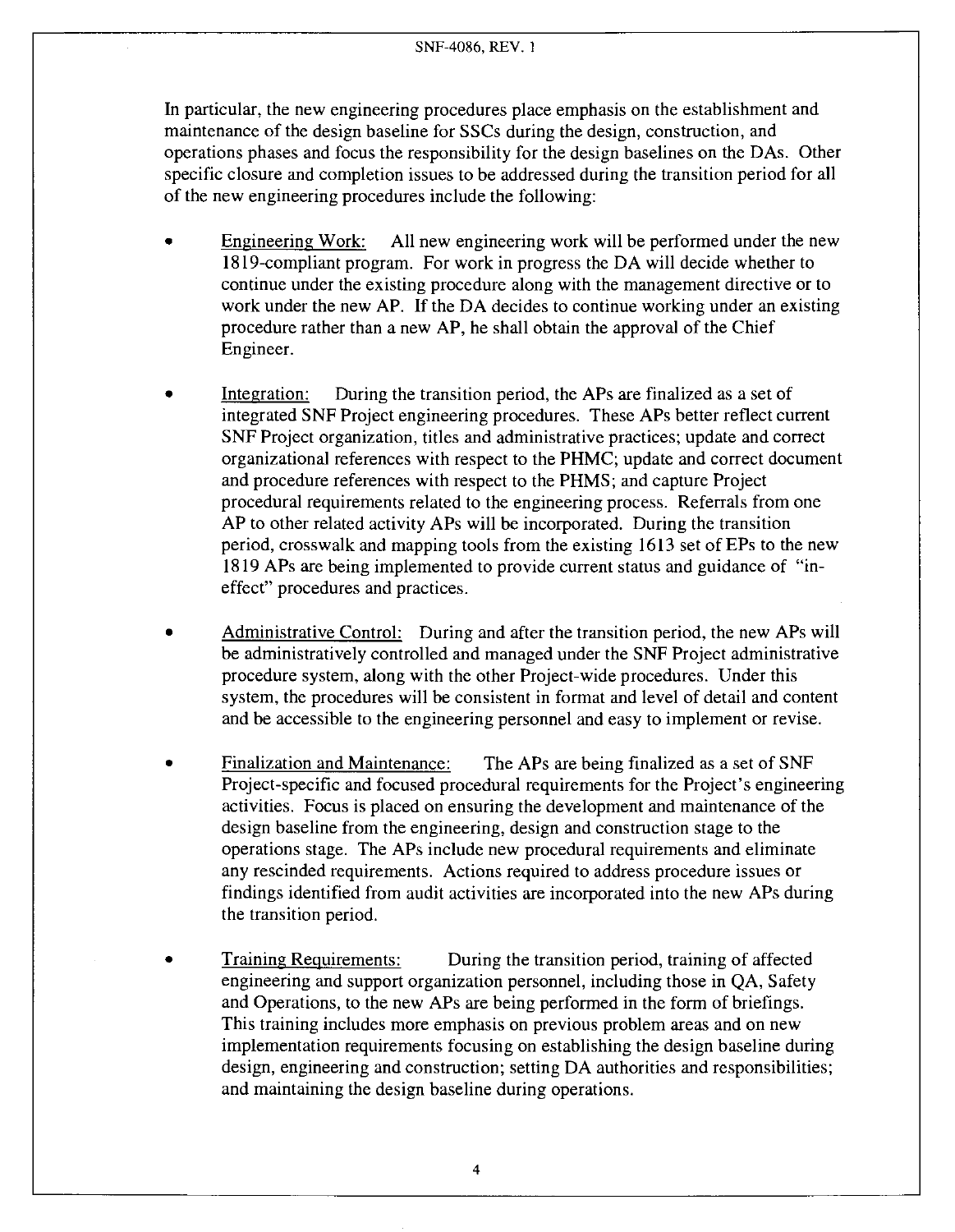- <span id="page-10-0"></span>Updated Required Reading Lists: The Project developed and updates its required reading lists during the transition period. This will assure that revised requirements, references and new documentation are being conveyed to the engineering personnel.
- Traceabilitv of 1819 Requirements to Project Procedures: being completed to comply with 1819 requirements. Appendix A to AP-EN 6- 030, Engineering Process provides traceability from each 1819 requirement to the procedure(s) that meets that requirement The new APs are

# **3.7 Completion of Procedures**

Engineering management is working with assigned procedure authors to complete all of the new engineering procedures. During the transition period, management will meet with the authors to support procedure completion and integration and to ensure that the new procedures are issued in a timely manner. Various coordination and integration issues will be discussed in these meetings. During the transition period engineering management will continue to devote the necessary resources to the completion of all new procedures. Procedure integration meetings will continue to be held until all new procedures are issued.

#### **4.0 Schedule for Completion of New APs**

The Project intends to issue all new engineering procedures identified in this plan (Appendix A) as soon as practical and no later than September 30, 1999. As the new procedures are being written and approved they are reviewed to ensure that they are clear and that all interfaces among these procedures and with other site procedures are correct. In addition the assessments performed during the transition period will produce some "lessons learned." These "lessons learned" will be incorporated into the subsequent procedures where appropriate. By September 30,1999, the new APs will be fully integrated with each other and with other site procedures.

# **5.0 Summary and Conclusions**

The Project is in the process of implementing a number of new APs and the management directive. The Project has taken this new initiative as an opportunity to improve the overall engineering process and achieve benefits and enhancements. The new program will provide maintenance and documentation of the design baseline for operations.

A management directive has been issued requiring all personnel using the existing EPs to comply with the requirements of 1819. Thus, the Project has been in compliance with 1819 as of March 1, 1999, the effective date of issuance of the management directive. When all new APs are issued the management directive will be cancelled.

The completion schedule for the Project's new 1819-compliant APs and the use and transition of existing 1613 EPs to the new 1819-compliant APs are described in this Engineering Process Improvement Plan. The SNF Project will have all of its new APs issued and implemented by September 30, 1999. The Project has developed this Plan to assist in the implementation of these new procedures and their management during this time period. This Plan addresses notification,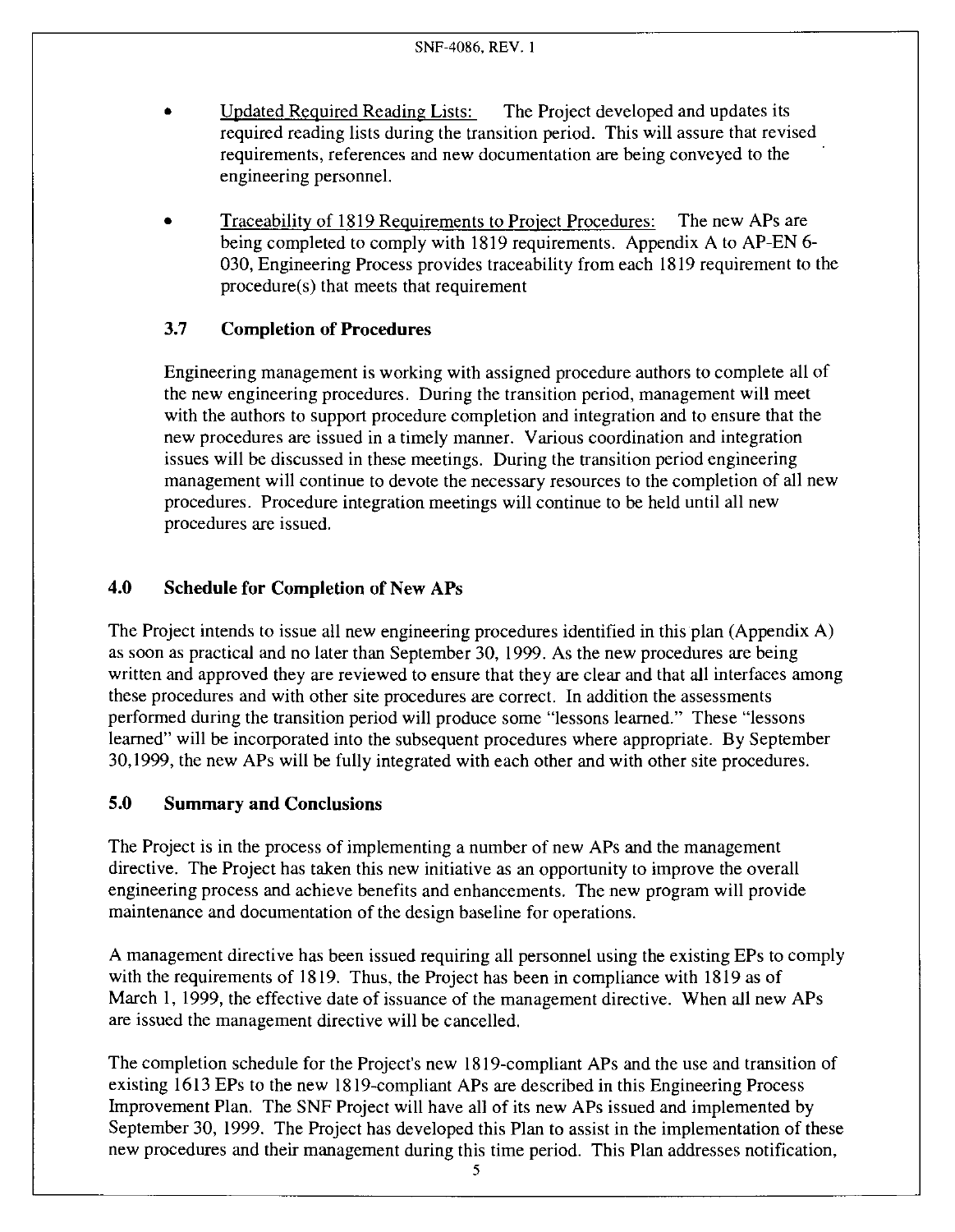communication, training and implementation issues for the transition period. The Plan is under configuration control and revised as necessary. Appendix **A** to AP-EN-6-030, "HNF-PRO- 18 19 SNF Project Engineering Requirements Compliance Matrix" was originally Appendix A to this plan. The current Appendix **A** to this plan was formerly Appendix B. This new Appendix A will be updated periodically to reflect current status and requirements. During this transition period, the SNF Project will continue to issue the remaining procedures, conduct training and indoctrination, perform assessments and implement corrective actions, as needed.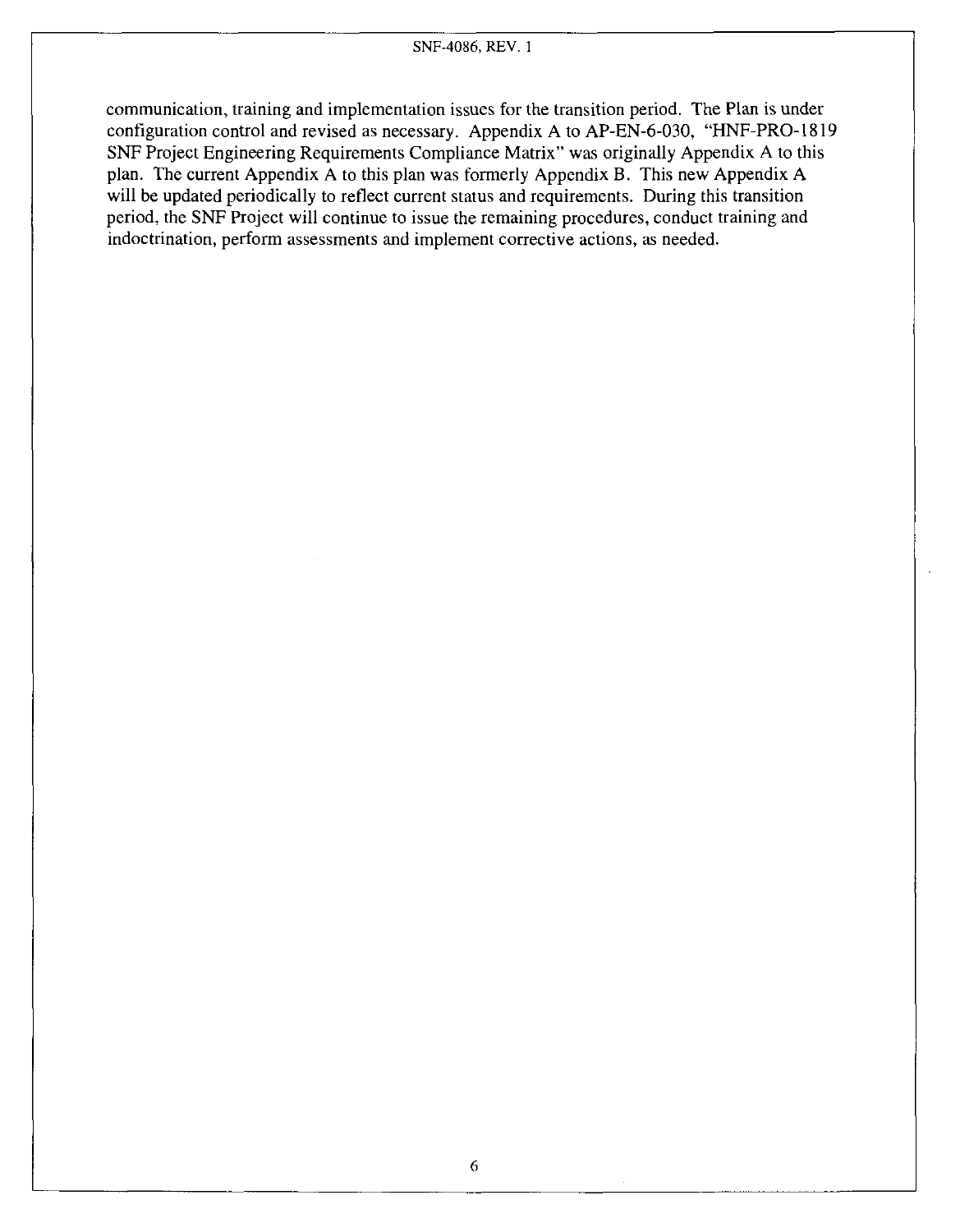| New AP#  | <b>New AP Title</b>                                                   | 1819<br>Req'ts                                                                                                                                                                                                             | Tech Owner /<br><b>POC</b> | <b>Summary Description</b>                                                                                                                                                                                                                                                                                                                                                                                                                                                                                                                                                                                             | Current<br>1613<br><b>Procedures</b> | <b>Target Date of</b><br><b>Issuance</b> |
|----------|-----------------------------------------------------------------------|----------------------------------------------------------------------------------------------------------------------------------------------------------------------------------------------------------------------------|----------------------------|------------------------------------------------------------------------------------------------------------------------------------------------------------------------------------------------------------------------------------------------------------------------------------------------------------------------------------------------------------------------------------------------------------------------------------------------------------------------------------------------------------------------------------------------------------------------------------------------------------------------|--------------------------------------|------------------------------------------|
| EN-6-004 | Engineering<br>Personnel<br>Qualifications<br>and<br>Responsibilities | $2.1$ all<br>$2.2$ all<br>2.3.1<br>2.3.3<br>$2.4$ all<br>2.5.2<br>2.6.5<br>2.7.2<br>2.7.5<br>2.7.11<br>2.9.1.2<br> 2.9.1.5<br>2.9.1.6<br>2.9.2.2<br>2.9.2.4<br>2.9.2.5<br>2.10.2<br> 2.10.3 <br>2.10.4<br>2.10.5<br>2.12.2 | Medford                    | This procedure covers the selection and approval process for SNF Project<br>design authorities and cognizant engineers. The current revision of this<br>procedure covers SNF Project chief engineer, design authorities, and cognizant<br>engineer responsibilities.<br>The new revision will include a more complete coverage of design authority<br>responsibilities consistent with HNF-PRO-1819. The version will also include<br>qualification requirements and the procedure for documenting education and<br>experience requirement equivalencies for all those who practice engineering<br>within SNF Project. | AP 6-004<br>EP-7.1, Attach-<br>5.9   | Complete                                 |
| EN-6-005 | Component<br>Identification and<br>Labeling                           | 2.8.3.7                                                                                                                                                                                                                    | Mildon / Call              | The procedure provides administrative requirements and process for the control  AP 6-005<br>and accuracy of Job Control System component database. It ensures that field<br>labels are consistent with H-1 drawings component numbers. This procedure<br>implements DOE Orders 5480.19 and 4330./4B, Section 5.3.1 for master<br>equipment list.<br>This procedure will replace two existing procedures dealing with labeling,<br>namely: AP-2-022-02, Equipment and Piping Labeling, and AP-2-006-01,<br>Temporary Identification of Equipment and Controls.                                                          |                                      | Complete                                 |

 $\sim 10$ 

 $\sim$ 

Lr *z*  l. I **P**  *0 03*  m *W*  m <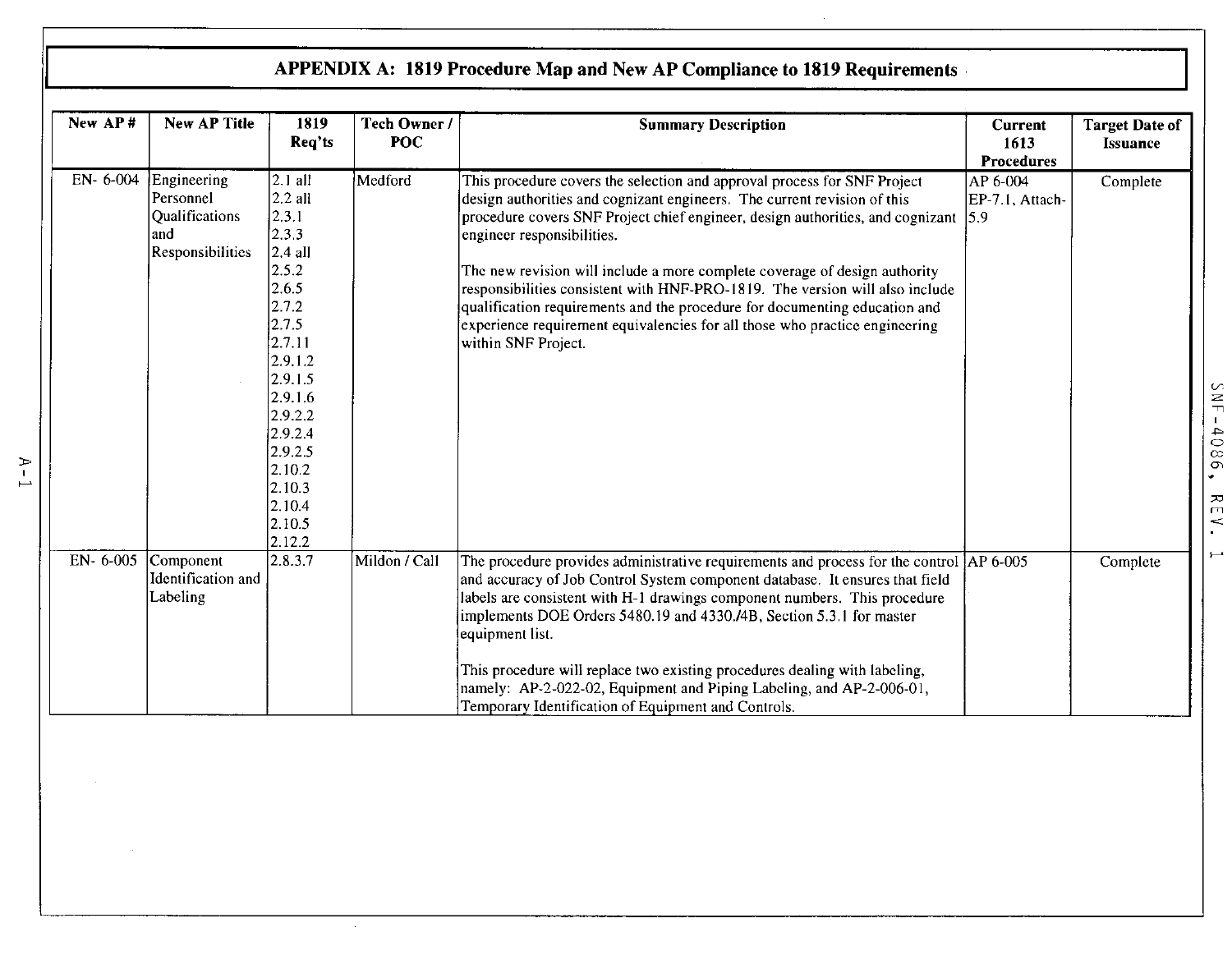| New AP#  | <b>New AP Title</b>                          | 1819<br>Req'ts                                                                                                              | Tech Owner /<br>POC                 | <b>Summary Description</b>                                                                                                                                                                                                                                                                                                                                                                                                                                                                 | Current<br>1613<br><b>Procedures</b> | <b>Target Date of</b><br><b>Issuance</b> |
|----------|----------------------------------------------|-----------------------------------------------------------------------------------------------------------------------------|-------------------------------------|--------------------------------------------------------------------------------------------------------------------------------------------------------------------------------------------------------------------------------------------------------------------------------------------------------------------------------------------------------------------------------------------------------------------------------------------------------------------------------------------|--------------------------------------|------------------------------------------|
| EN-6-006 | Engineering<br>Drawing<br>Requirements       | 2.3.3<br>2.4.1<br>2.4.2<br>2.4.4<br>2.8.2.3<br>2.8.2.6<br>2.8.2.7<br>2.8.3<br>all(except<br>(2.8.3.6)<br>2.8.5.3<br>2.8.5.4 | Cassidy                             | Procedure combines EP-1.3 and existing AP-6-006.<br>This procedure defines the requirements associated with preparation,<br>verification, approval, release, and revision of engineering drawings initiated<br>by or prepared for Spent Nuclear Fuel Project.<br>New significantly revised processes:<br><b>Redlining of Drawings</b><br>Maintenance of Baseline Drawing List                                                                                                              | EP-1.3<br>AP 6-006                   | Complete                                 |
| EN-6-010 | Calculations                                 | 2.4.1<br>2.4.2<br>2.4.4<br>$2.8.1$ all<br>2.8.2.2<br>2.8.2.3<br>2.8.2.6<br>2.8.2.7                                          | Kessie/<br>Frederickson/<br>Friberg | This procedure establishes the requirements and process to be used for the<br>preparation, documentation, review, approval, and retention of design analyses<br>and calculations. Specific requirements are also provided for analyses and<br>calculations that affect structures, systems, and components (SSCs); activities;<br>and documents at the SNF Project from OCRWM Quality Assurance<br>Requirements and Description (QARD) Q-List. (No significant changes to<br>requirements. | NEW<br>$(EP-1.11)$                   | Complete                                 |
| EN-6-011 | Engineering<br>Specification<br>Requirements | 2.4.1 <br>2.4.2<br>2.4.4<br>2.8.2.2<br>2.8.2.3<br>2.8.2.6<br>2.8.2.7<br>$2.8.4$ all                                         | Cassidy                             | Procedure is essentially a reformatting of EP-1.2.<br>This procedure provides the requirements associated with the preparation,<br>review, approval, release, and revision of specifications prepared by or for<br>Spent Nuclear Fuel Project for such items as engineered equipment or software. $\&$ Q                                                                                                                                                                                   | $EP-1.2$<br>EP-7.1, Attach-<br>1.2   | Complete                                 |
| EN-6-012 | As-Built<br>Verification<br>Process          | $2.9.2$ all<br>except<br>2.9.2.6                                                                                            | Medford                             | This procedure describes the field walkdown verification program to be used by AP 6-012<br>the SNF Project to validate the accuracy of field information for the<br>development of as-built drawings issued at the completion of construction<br>activities. The new revision of this procedure will include a more detailed field<br>verification process that is based on HNF-PRO-1819 requirements.                                                                                     |                                      | Complete                                 |
|          | EN- 6-016 OCRWM Sample None<br>Control       |                                                                                                                             | D. Bergmann                         | This administrative procedure describes the process used to control physical<br>samples collected in support of OCRWM QARD related SNF Project activities.                                                                                                                                                                                                                                                                                                                                 | AP 6-016                             | Complete                                 |
| CP-6-019 | Acceptance for<br><b>Beneficial Use</b>      | None                                                                                                                        | $\overline{\text{Cassidy}}$         | Negligible Change only revised to update references.                                                                                                                                                                                                                                                                                                                                                                                                                                       | AP 6-019                             | Complete                                 |

 $\frac{A-2}{2}$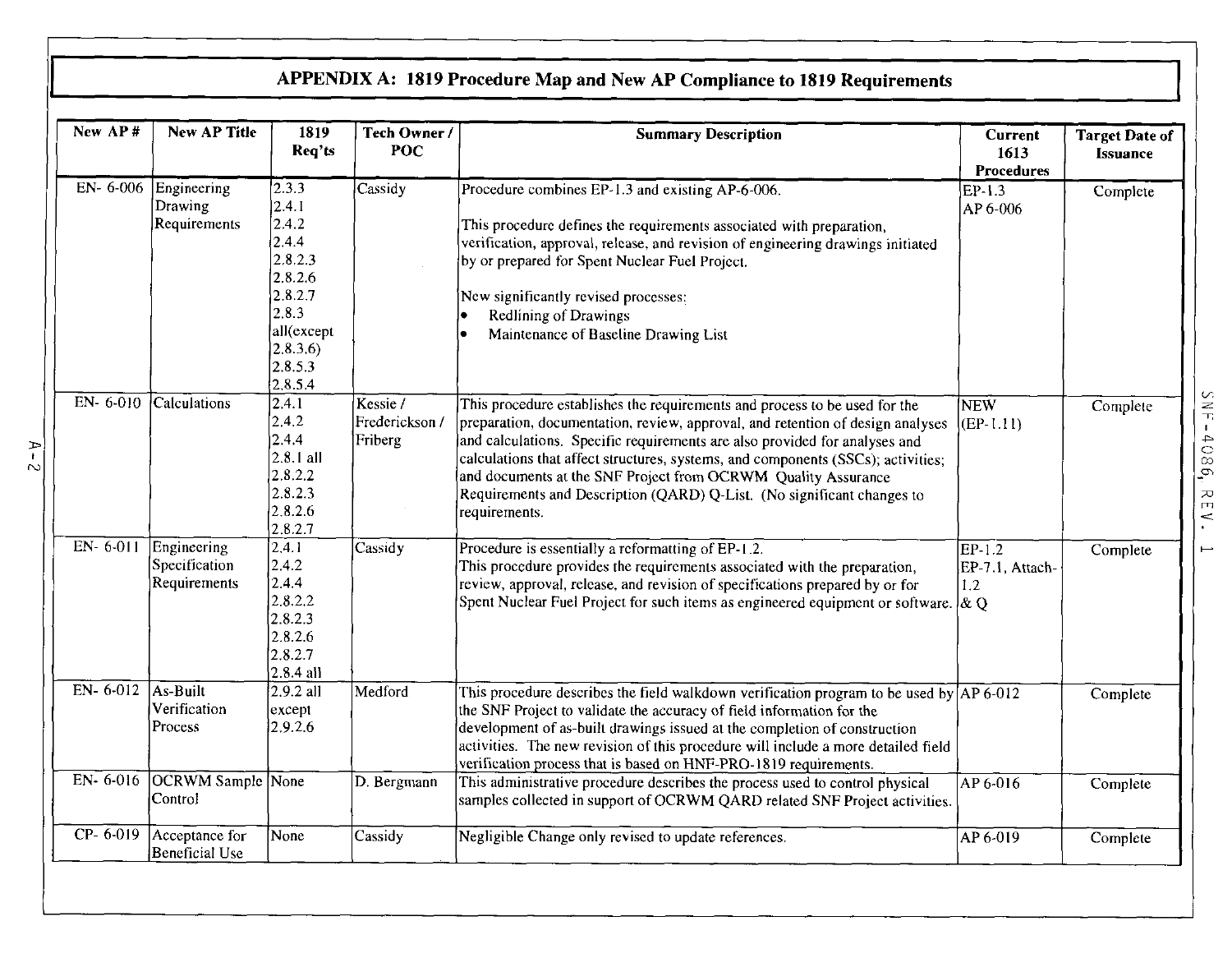| New AP#    | <b>New AP Title</b>                                                                  | 1819<br>Req'ts                                                      | Tech Owner /<br><b>POC</b> | <b>Summary Description</b>                                                                                                                                                                                                                                                                                                                                                                   | Current<br>1613<br><b>Procedures</b> | <b>Target Date of</b><br><b>Issuance</b> |
|------------|--------------------------------------------------------------------------------------|---------------------------------------------------------------------|----------------------------|----------------------------------------------------------------------------------------------------------------------------------------------------------------------------------------------------------------------------------------------------------------------------------------------------------------------------------------------------------------------------------------------|--------------------------------------|------------------------------------------|
| EN-6-020   | Procurement of<br><b>Safety Class</b><br>Items and<br>Management of<br><b>Spares</b> | 2.8.4 all<br>2.1.2.1                                                | Mildon / Dillsi            | The procedure defines the engineering and procedures requirements associated<br>with the procurement of structures, systems, and components (SSCs);<br>dedication of commercial grade items (CGIs) for safety, i.e. safety class and<br>safety significant, SSCs applications; and the management of spares.<br>It replaces and updates the current EP-5.3.                                  | EP-5.3                               | Complete                                 |
| EN-6-021   | Interface Control<br>Requirement                                                     | 2.7.11                                                              | Forehand                   | Translation of EP-1.5 into Administrative Procedure (AP) format; Resolution<br>of Configuration Management (CM) Gap Analysis actions and Interface<br>Control Assessment actions; Resurrection of Interface Control Working Group<br>(ICWG); Revisions to EC database and Administration Controls.                                                                                           | $EP-1.5$                             | Complete                                 |
| EN- 6-022  | Issue Closure                                                                        | None                                                                | T. Bergman                 | The purpose of this procedure is to establish clear expectations for identifying,<br>tracking, and documenting closure of technical issues affecting the SNF<br>Project.                                                                                                                                                                                                                     | <b>NEW</b>                           | Complete                                 |
| EN-6-024   | Field Change<br>Request                                                              | None                                                                | Kessie                     | This procedure applies to the Chem-Nuclear Subcontractor and SNF Projects K AP 6-024<br>Basins/Integrated Water Treatment System (IWTS) subproject's personnel in<br>the preparation of design documents for the IWTS subproject.<br>This procedure defines the process of how changes to a subcontracted design<br>are to be implemented and identifies the required reviews and approvals. |                                      | Complete                                 |
| $EN-6-025$ | Supporting<br>Document<br>Requirements                                               | 2.4.1<br>2.4.2<br>2.4.4<br>2.8.2.2<br>2.8.2.3<br>2.8.2.6<br>2.8.2.7 | Zlatnik                    | This new procedure describes the process for identification, preparation,<br>approval, release, revision, and accountability of supporting documents.                                                                                                                                                                                                                                        | $EP-1.12$<br>EP-7.1, Attach-<br>1.2  | Complete                                 |
| $EN-6-026$ | Vendor<br>Information<br>Requirements                                                | 2.8.2.5<br>2.8.3.6<br>2.8.4.1                                       | Mildon / Dillsi            | This procedure defines the requirements for the identification, receipt,<br>acceptance, tracking, distribution, revision, and filing of documents provided<br>by vendors. The documents covered here are those specifically requested in the<br>Purchase Requisition or Specification.                                                                                                       | $EP-3.3$                             | 7/31/99                                  |

*3*  I *CI* 

**B 0**  $b - 1$  **N S**  $R \to \infty$  $\frac{1}{2}$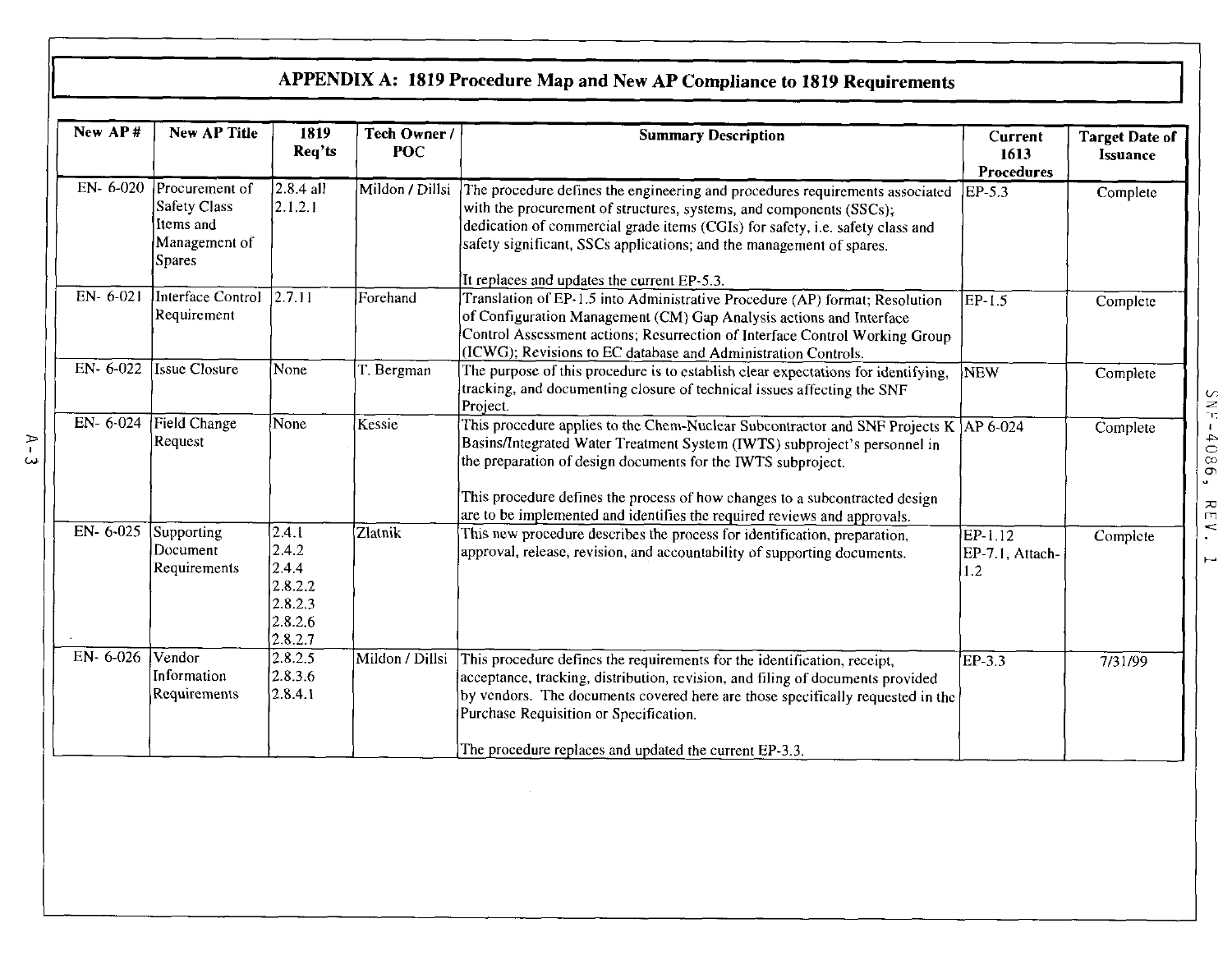|          |                                        |                |                        | APPENDIX A: 1819 Procedure Map and New AP Compliance to 1819 Requirements                                                                                                                                                                                                                                                                                                                                                                                                                                                                                                                                                                                                                                                                                                                                                                                                                                                                                                                                                                                                                                                                                                                                                                                                                                                                                                                                                                                                                                                                                                                                                                                                                                                                                                                               |                                               |                                   |
|----------|----------------------------------------|----------------|------------------------|---------------------------------------------------------------------------------------------------------------------------------------------------------------------------------------------------------------------------------------------------------------------------------------------------------------------------------------------------------------------------------------------------------------------------------------------------------------------------------------------------------------------------------------------------------------------------------------------------------------------------------------------------------------------------------------------------------------------------------------------------------------------------------------------------------------------------------------------------------------------------------------------------------------------------------------------------------------------------------------------------------------------------------------------------------------------------------------------------------------------------------------------------------------------------------------------------------------------------------------------------------------------------------------------------------------------------------------------------------------------------------------------------------------------------------------------------------------------------------------------------------------------------------------------------------------------------------------------------------------------------------------------------------------------------------------------------------------------------------------------------------------------------------------------------------|-----------------------------------------------|-----------------------------------|
| New AP#  | <b>New AP Title</b>                    | 1819<br>Req'ts | Tech Owner /<br>POC    | <b>Summary Description</b>                                                                                                                                                                                                                                                                                                                                                                                                                                                                                                                                                                                                                                                                                                                                                                                                                                                                                                                                                                                                                                                                                                                                                                                                                                                                                                                                                                                                                                                                                                                                                                                                                                                                                                                                                                              | <b>Current</b><br>1613<br><b>Procedures</b>   | <b>Target Date of</b><br>Issuance |
| EN-6-027 | Design<br>Verification<br>Requirements | 2.9.1 all      | Forehand /<br>Yanochko | This is a new administrative procedure which implements the engineering<br>requirements contained in HNF-PRO-1819, PHMC Engineering Requirements<br>related to the Design Verification. This procedure replaces HNF-1613, Design<br>Verification Requirements, EP-4.1. This Procedure:<br>Consolidates existing design verification requirements and implements a<br>minimal number of new requirements.<br>Documents the requirements and describes the process for performing 5 types<br>of design verification.<br>Contains design verification requirements for those activities identified in Table<br>3-1 of HNF-SD-SNF-RPT-007, Application of the Office of Civilian<br>Radioactive Waste Management Quality Assurance Requirements to the<br>Hanford Spent Nuclear Fuel (SNF) Project.<br>Documents requirements governing project verification plans.<br>Incorporates requirements of HNF-1613, Design Verification Requirements,<br>EP-4.1, Revision 6, Change2.<br>Incorporates requirements of Engineering Practice Guidelines, WHC-IP-1026,<br>to the extent identified in HNF-1613, EP-4.1.<br>Implements design control requirements identified in HNF-1613, Design<br>Control for Office of Radioactive Waste Management (OCRWM) - Related<br>Activities, EP-7.1, Revision 0, section 3.2.4, Design Verification.<br>Addresses Corrective Action Plan Concern 06.7, Resulting from Gap Analysis<br>of Configuration Management Plan and SNF Procedures, dated January 19,<br>1999.<br>Address SNF Project Conduct of Engineering Initiatives, Initiative No. 6,<br>Graded Design Verification Procedure, dated January 25, 1999. Provides a<br>graded design verification procedure using existing Administrative Procedures<br>and HNF-MP-599, Quality Assurance Program, as a basis. | EP-4.1<br>EP-7.1, Attach-<br><sup>1</sup> 4.1 | Complete                          |

 $\sim$ 

 $A - 4$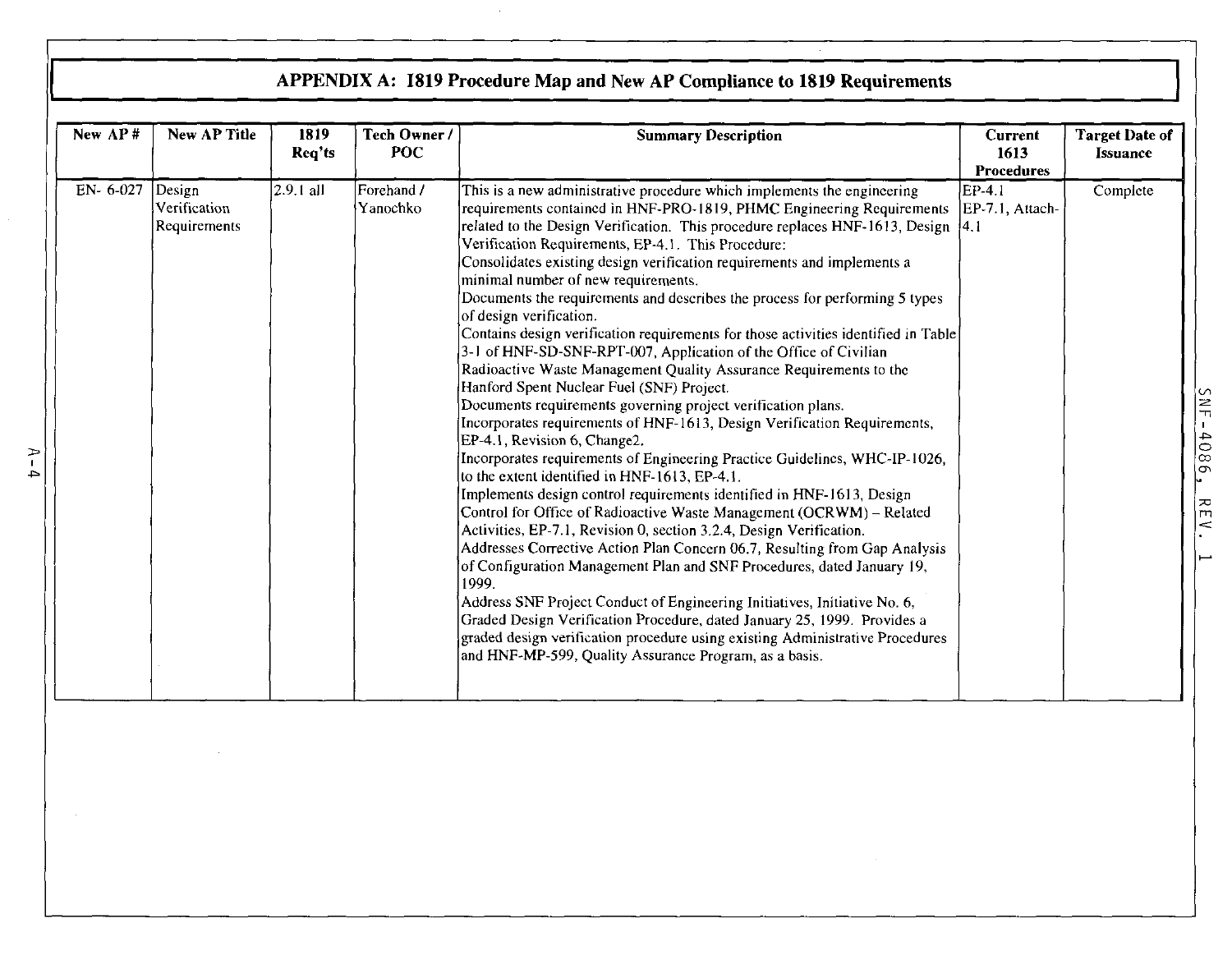|  | APPENDIX A: 1819 Procedure Map and New AP Compliance to 1819 Requirements |  |  |  |
|--|---------------------------------------------------------------------------|--|--|--|
|--|---------------------------------------------------------------------------|--|--|--|

 $\mathcal{L}_{\mathcal{A}}$ 

 $\sim$ 

 $\mathbf{E}$ 

 $\begin{array}{c} \nabla - \nabla \end{array}$ 

| New AP#    | <b>New AP Title</b>            | 1819<br>Req'ts                                                                                        | Tech Owner /<br><b>POC</b> | <b>Summary Description</b>                                                                                                                                                                                                                                                                                                                                                                                                                                                                                                                                                                                                                                                                                                      | Current<br>1613<br><b>Procedures</b>            | <b>Target Date of</b><br><b>Issuance</b> |
|------------|--------------------------------|-------------------------------------------------------------------------------------------------------|----------------------------|---------------------------------------------------------------------------------------------------------------------------------------------------------------------------------------------------------------------------------------------------------------------------------------------------------------------------------------------------------------------------------------------------------------------------------------------------------------------------------------------------------------------------------------------------------------------------------------------------------------------------------------------------------------------------------------------------------------------------------|-------------------------------------------------|------------------------------------------|
| EN-6-028   | Graded Approach 2.7.1          | 2.7.6                                                                                                 | Cassidy                    | The graded approach process determines the appropriate application of<br>requirements through the consideration of prescribed factors, such as the :<br>Nuclear safety classification of the item or activity.<br>٠<br>Level of risk and impact associated with a failure of deficiency.<br>Age, status, and condition of a facility, process, or an item.<br>History of problems at a facility, with a process, or an item.<br>٠<br>Adequacy of existing controlling documentation.<br>Complexity of products or activities involved.<br>Control of potential project delays and costs if failures or deficiencies<br>occur.                                                                                                   | <b>NEW</b>                                      | Complete                                 |
| EN-6-029   | Safety Equipment 2.4.1<br>List | 2.4.2<br>2.4.4<br>2.8.2.2<br>2.8.2.3<br>2.8.2.6<br>2.8.2.7                                            | Morgan/<br>Garvin / Libs   | Defines the method for developing, documenting, reviewing, approving, and<br>maintaining the Safety Equipment List (SEL). Is a new procedure, developed<br>in part from previous Hanford Management systems and guidelines.<br>Incorporates requirements from HNF-PRO-1819 and specifies that OCRWM<br>QARD SSCs are to be designated in the Q-List.                                                                                                                                                                                                                                                                                                                                                                            | <b>NEW</b>                                      | 7/15/99                                  |
| $EN-6-030$ | Engineering<br>Process         | $2.5$ all<br>$2.6$ all<br>$2.7$ all<br>2.8.2.1<br>2.8.5 all<br>$2.10$ all<br>2.11<br>2.12.1<br>2.12.3 | Forchand /<br>Desai        | Describes the engineering process for SNF Project including an overview of<br>engineering procedures. Is a new procedure developed in part from previous<br>Hanford Engineering Practices Guidelines. Lists HNF-PRO-1819 compliance<br>matrix referencing applicable engineering procedures. Incorporates following<br>requirements from HNF-PRO-1819 and additional OCRWM/QARD<br>requirements:<br>Recognition of need for engineering work<br>Plan design activity<br>Development of design criteria<br>Develop engineering solution<br>Design inputs<br>Engineering change notice<br>Control of special processes in OCRWM/QARD activities<br>Turn over of designed solution<br>Procurement of Engineered Items and Services | EP-7.1, Attach-<br>2.0 EP-7.2 EP-<br>7.4 EP-7.5 | Complete                                 |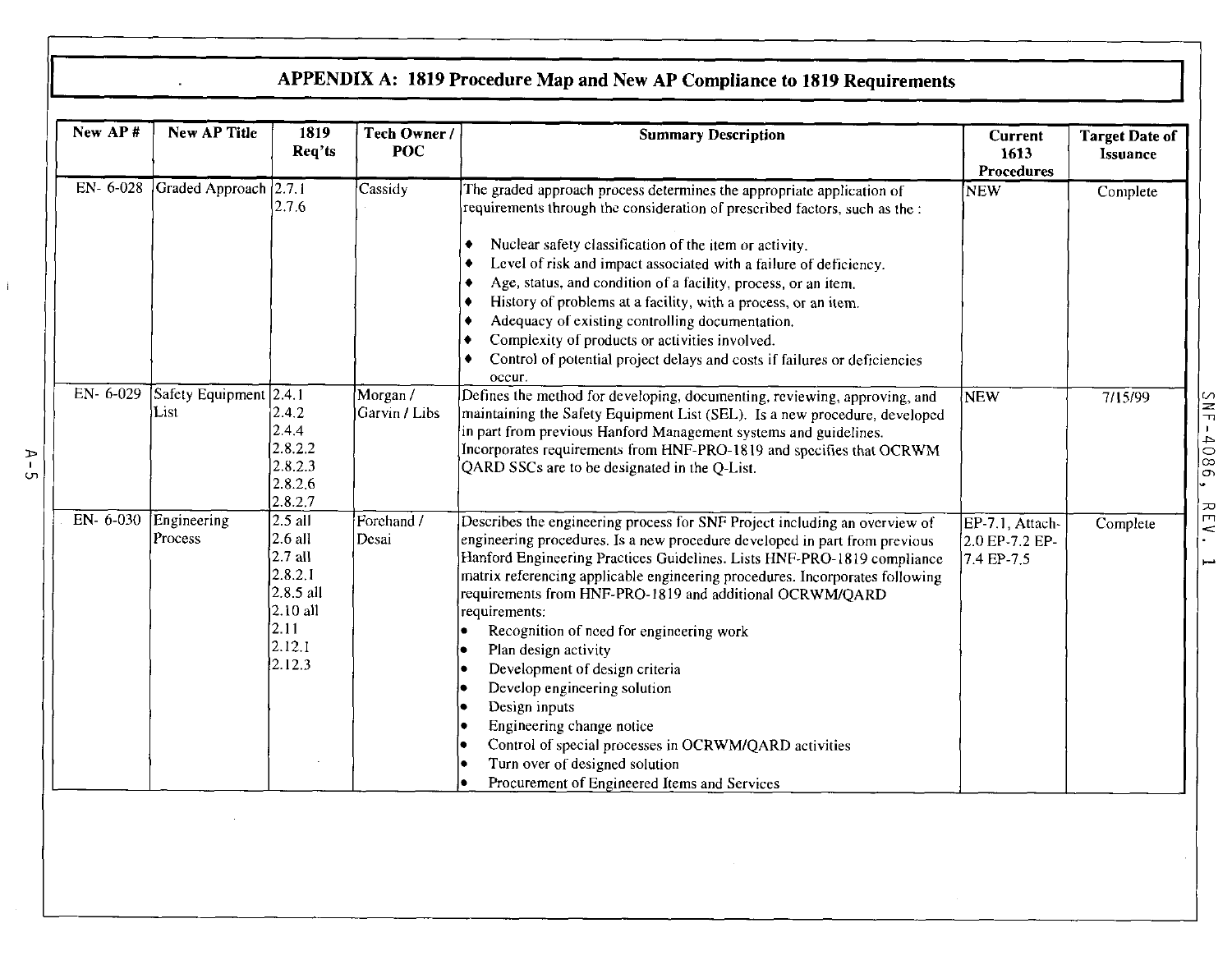| New AP#  | <b>New AP Title</b>                                    | 1819<br>Req'ts                                  | Tech Owner /<br>POC  | <b>Summary Description</b>                                                                                                                                                                                                                                                                                                                                                                                                                                                                                                                                                                                                                                                                                                                                                                                                                                                                                                                                                                     | <b>Current</b><br>1613<br><b>Procedures</b> | <b>Target Date of</b><br><b>Issuance</b> |
|----------|--------------------------------------------------------|-------------------------------------------------|----------------------|------------------------------------------------------------------------------------------------------------------------------------------------------------------------------------------------------------------------------------------------------------------------------------------------------------------------------------------------------------------------------------------------------------------------------------------------------------------------------------------------------------------------------------------------------------------------------------------------------------------------------------------------------------------------------------------------------------------------------------------------------------------------------------------------------------------------------------------------------------------------------------------------------------------------------------------------------------------------------------------------|---------------------------------------------|------------------------------------------|
| EN-6-031 | Testing<br>Requirements                                | $2.9.2.1$ to<br>$2.9.2.6$ (for<br>verification) | Haller               | This AP applies to testing activities conducted by the SNF Project for SSCs and<br>computer software. This AP does not apply to ASME in-service inspection<br>(ISI) programs, non-destructive examinations (NDEs), routine maintenance<br>testing, routine system compliance testing, or routine radiation or other<br>environmental/surveillance activities                                                                                                                                                                                                                                                                                                                                                                                                                                                                                                                                                                                                                                   | EP-4.2<br>EP-7.1, Attach-<br>$4.2 EP - 7.3$ | 7/15/99                                  |
|          | $EN-6-032$ Development<br>Control<br>Requirement       | 2.6.5                                           | Forehand             | Translation of EP-2.4 & EP-7.1 into AP format.<br>This AP describes the process for special fabrication and development<br>associated with prototypical and experimental equipment.                                                                                                                                                                                                                                                                                                                                                                                                                                                                                                                                                                                                                                                                                                                                                                                                            | EP-2.4, EP-7.1<br>Attach. 2.4               | 8/1/99                                   |
| EN-6-033 | Facility<br>Deactivation<br>Requirements               | 2.3.2<br>2.8.2.5                                | Langevin             | This AP establishes the process to ensure configuration of a facility is<br>maintained during the transition from operation to deactivation and final<br>disposition.                                                                                                                                                                                                                                                                                                                                                                                                                                                                                                                                                                                                                                                                                                                                                                                                                          | $EP-2.5$                                    | 9/1/99                                   |
| EN-6-034 | Functions and<br>Requirements                          | None                                            | Mildon /<br>Langevin | This new AP describes the process for performing and documenting functional<br>and requirements analyses.                                                                                                                                                                                                                                                                                                                                                                                                                                                                                                                                                                                                                                                                                                                                                                                                                                                                                      | NEW                                         | 9/1/99                                   |
| EN-6-035 | CGI Dedication                                         | 2.8.4.5<br>2.8.4.6                              | Libs                 | Describes the procedural requirements and processes for dedication of new and NEW<br>replacement commercial grade items (CGIs) used as SSCs in Safety Class (SC)<br>and Safety Significant (SS) function applications in the SNF Project facilities.<br>Is a new procedure, including in part, the dedication process from HNF-PRO-<br>447. Incorporates HNF-PRO-1819 requirements with respect to CGI<br>dedication and refers to OCRWM certification of CGIs as an extension of the<br>CGI dedication process. Includes the following:<br>Applies dedication process to before and after procurement<br>le.<br>Applies dedication process to engineered equipment<br>le<br>Applies dedication process to new and replacement spares<br>iе<br>Provides criteria for determining if SSCs can be CGIs<br>I۰<br>Provides procedural aspects of dedication process<br>۱e<br>Includes discussion of Seismic and Environmental Qualification<br>le<br>Discusses CGI lot formation and sampling plan |                                             | Complete                                 |
| EN-6-036 | Engineering<br>Procurement<br>Waiver<br>Requirements   | None                                            | Langevin             | Reformatting of procedure EP-2.3. No new requirements.<br>This procedure establishes the method for documenting and approving requests<br>to waive requirements identified in engineering documents used in the<br>procurement process.                                                                                                                                                                                                                                                                                                                                                                                                                                                                                                                                                                                                                                                                                                                                                        | EP-2.3                                      | Complete                                 |
| EN-6-038 | Request for<br>Information<br>(constructor to<br>engr) | None                                            | Kessie               | The purpose of this AP is to provide a consistent process and approach in<br>dealing with Requests for Information (RFIs) and other types of Field Requests<br>on the SNF Project. This is a new procedure and training on the process will be<br>provided.                                                                                                                                                                                                                                                                                                                                                                                                                                                                                                                                                                                                                                                                                                                                    |                                             | TBD                                      |

**3**  I **C** 

÷.

2 N F - 4 0 8 6 R E V